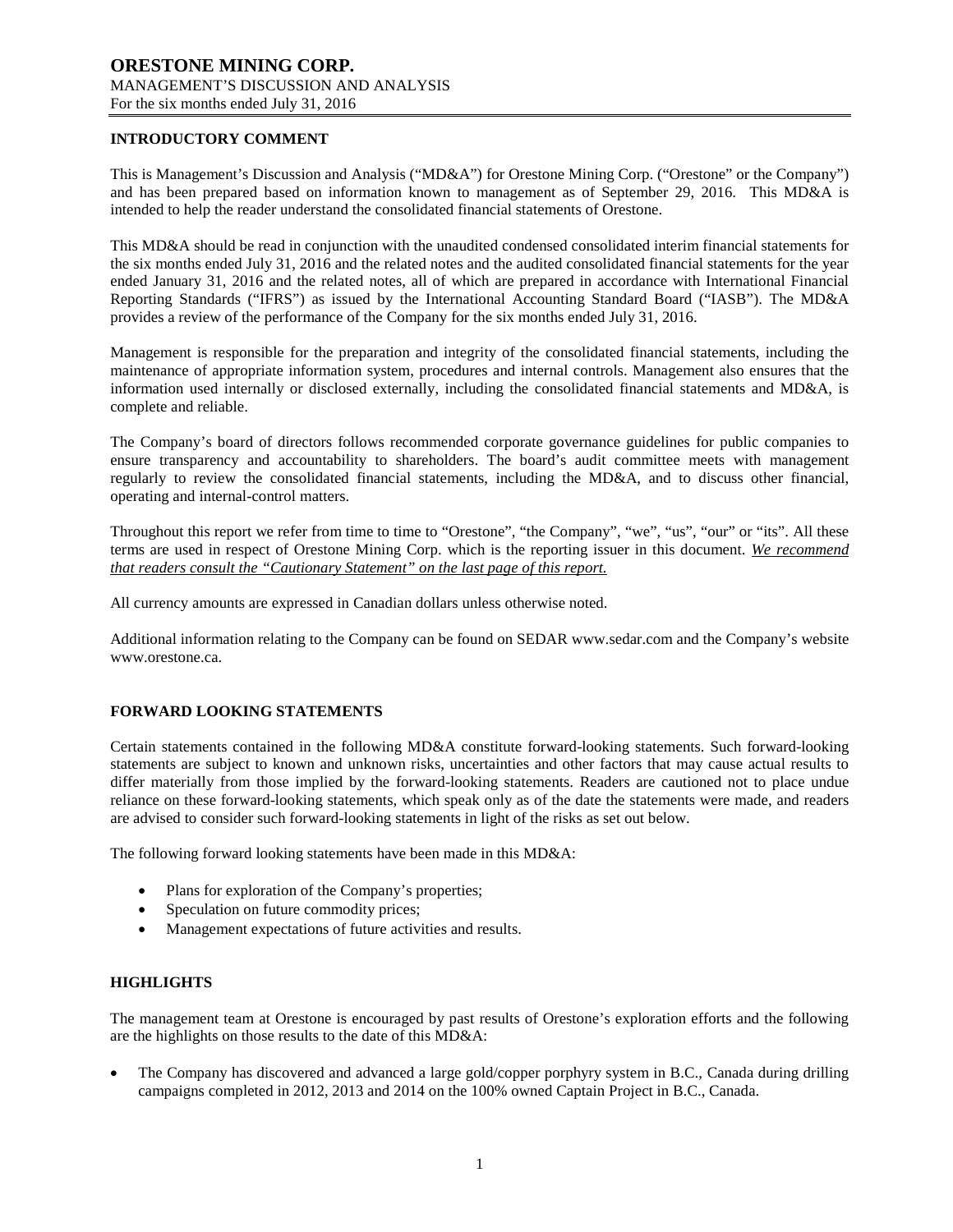• The Company has 75 line kilometers of geophysics and 58 drill sites approved on the Captain Project by the BC Ministry of Energy and Mines.

## **OUTLOOK**

The Company has planned exploration programs and continues to have field and data reviews of all its properties to assist the Company's determination of the best course of action for each of them.

## **DESCRIPTION OF BUSINESS AND OVERALL PERFORMANCE**

Orestone Mining Corp. is a mineral exploration company incorporated on April 30, 2007 and subsequently listed on the TSX Venture Exchange under the trading symbol "ORS" on March 11, 2008. To date the Company has focused on gold and copper/gold projects in the Quesnel Terrane of British Columbia.

The Company actively evaluates potential joint ventures, mergers, and acquisitions in search of opportunities to acquire significant new mineral properties.

During the six months ended July 31, 2016, the Company continued to carefully manage its cash and corporate overhead.

## **RESULTS OF OPERATIONS - MINERAL PROPERTIES**

To best understand Orestone's financial results, it is important to gain an appreciation for the significant events, transactions and activities which occurred on its mineral properties during and subsequent to the reporting period. These are summarized below.

#### **Captain Property**

The Captain Property and surrounding lands contain many airborne magnetic-high anomalies on ground previously worked by Placer Dome, Noranda and several junior resource companies during 1989 to 1996. Numerous airborne magnetic-high targets in the Quesnel Terrane are known to be related to underlying intrusions important for their relationship with copper-gold porphyry deposits such as Thompson Creek Metals' Mt. Milligan deposit immediately north of the Captain Property. Induced polarization ("IP") surveys over the airborne magnetic highs are a key method of identifying drill targets on the largely overburden covered Captain Property. Between 2008 and 2010, the Company undertook geochemical sampling, induced polarization and ground magnetic surveys, and limited percussion and diamond drilling. Detailed results are filed on Sedar.

In August, 2011, Orestone completed an IP/Resistivity and ground magnetics survey that consisted of a total of 30 kilometers of survey in six lines spaced 400 meters apart and was designed to expand upon previous geophysical surveys along logging roads. The objective of the survey was to better define the potential for copper-gold sulphide mineralization in the area surrounding diamond drill hole 09-05 which encountered potassic-altered volcanic and intrusive rocks. This vertical drill hole reached a depth of 137 meters with the last 3.1 meters encountering mineralized breccia grading 0.21 per cent copper and  $0.35$  grams per tonne (g/t) gold.

The results of the survey completed by Peter E. Walcott & Associates show three separate IP chargeability anomalies that flank magnetic high anomalies. The IP anomalies have widths of 1,000 meters or more that remain open, thus have yet to be fully outlined. The principal IP chargeability anomaly in the central portion of the survey area currently measures 1,000 meters by more than 4,000 meters and corresponds with a resistivity high. This coincident chargeability and resistivity high area is located on the western flank of a magnetic high interpreted to be a magnetitebearing intrusive measuring 1,000 to 2,000 meters wide and in excess of five kilometers in strike length. This geophysical signature covering the central IP/resistivity high target on the Captain project is similar in nature to the geophysical signature of the MBX copper-gold deposit at Mt. Milligan. The geophysical report by Peter E. Walcott &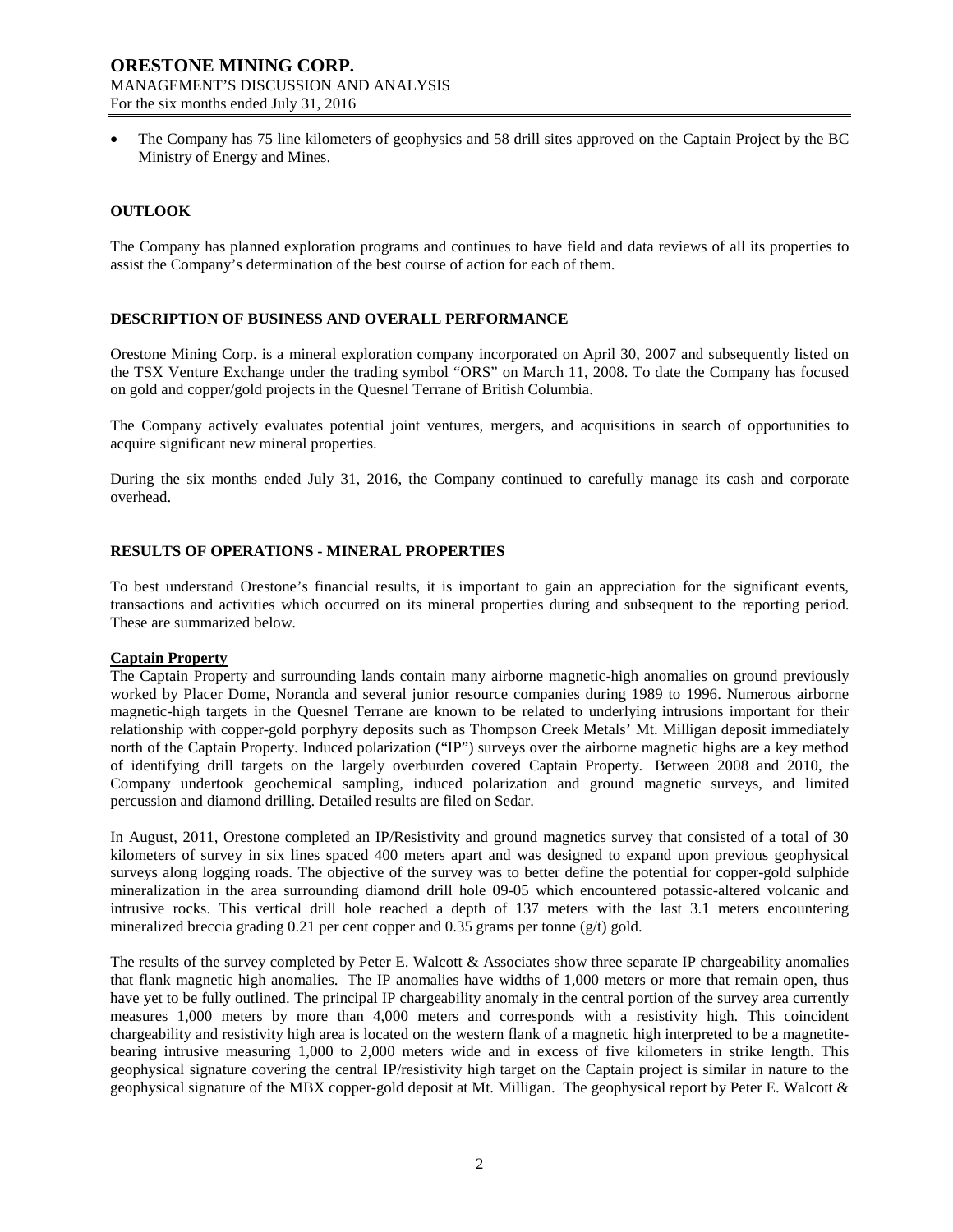Associates also recommends additional work to define anomalies that are located to the east and west of the current grid area.

In December of 2011, the Company initiated a diamond drilling program that was completed in January 2012. The drill program consisted of 4 holes totaling 1,275 meters with the objectives to test the previously described anomalies. Overburden depth from all the drill holes was relatively uniform, averaging 45 meters, which is consistent with overburden depth from the previous drill hole 09-05 The best results from the drilling are found in drill hole C11-01 that consisted of 0.23 g/t gold and 0.03% copper over 87 meters that included 0.298 g/t gold and 0.09% copper over 43 meters.

The drill program was successful in confirming the presence of copper and gold mineralization within a sequence of altered rocks consistent with that found in economic copper-gold porphyry systems. To confirm the presence of favorable alteration, a suite of samples from three holes were sent out for petrographic analysis. The results of this study support the Company`s interpretation that the alteration pattern from the drilling is indicating potential for economic mineralization and that more drilling is warranted.

In the fourth quarter of 2012, the Company completed 912.8 metres of diamond drilling in three holes in the East Mag or Admiral Target Area.

Vertical Hole C12-05 located 100 meters west of C11-01 was drilled to depth of 550.17 metres. The hole intersected bedrock at 63.7m; from 63.7m-150m sericite-carbonate altered volcanic rocks with 1-5% pyrite and minor chalcopyrite (copper mineral) were intersected; from 150m-550m moderate to strong potassic feldspar-actinolitebiotite and sericite-carbonate altered volcanics and monzonite porphyry dykes with finely disseminated magnetitepyrite-chalcopyrite and blebby chalcopyrite and finely disseminated chalcopyrite in potassic feldspar altered veins and flooded zones. Magnetite is disseminated throughout and is associated with zones of pervasive, felted secondary actinolite-biotite. The above described four hundred meter mineralized intercept of finely disseminated and locally coarse blebby chalcopyrite increases in intensity down hole and remains open at depth.

Hole C12-05 returned two significant intervals of strong gold mineralization; the upper zone grading 0.65 g/t gold and 0.06% copper (on an uncut basis) over 118.8 meters and the lower zone grading 0.41 g/t gold and 0.07% copper (on an uncut basis) over 164.6 meters. The mineralization in hole C12-05 remains open to depth and analytical results are tabled below.

| <b>Hole C12-05</b> | From/To     | Length   | Copper    | Gold        |
|--------------------|-------------|----------|-----------|-------------|
|                    | (meters)    | (meters) | (percent) | grams/tonne |
| Upper zone         | 88.1-206.9  | 118.8    | 0.06      | 0.65        |
| Incl.              | 152.1-161.2 | 9.1      | 0.27      | 6.46        |
| Lower zone         | 377.6-542.2 | 164.6    | 0.07      | 0.41        |
| Incl.              | 499.5-505.6 | 6.1      | 0.51      | 4.45        |
| Upper zone $*$     | 88.1-206.9  | 118.8    | 0.06      | 0.30        |
| Lower zone*        | 377.6-542.2 | 164.6    | 0.07      | 0.32        |

\*High Gold Values Cut to 1.6 g/t

In January of 2013, the Company conducted a detailed 130 kilometer ground magnetic survey that was completed in February 2013. The magnetic survey was designed to define the magnetic anomaly within the area of the recent drill discovery of significant gold/copper mineralization.

This magnetic survey was successful in in identifying new magnetic anomalies. Drilling conducted in late 2012 intercepted disseminated gold-copper mineralization associated with magnetic monzonite dyke swarms and strong potassic alteration conforming to the classic alkalic porphyry model. The data generated from the magnetic survey has defined the size and shape of the magnetic targets which are also related to moderate IP chargeability highs in excess of 10mV/V (millivolts/volts). Combined, this data has defined compelling drill targets which will allow future drilling efforts to focus on the magnetite/gold association.

The survey on the West Mag target area outlined three large magnetic highs over a northwesterly trending area measuring 2500m x 5000m, the largest and most significant, T9 measures 1000m x 4000m with a northwesterly strike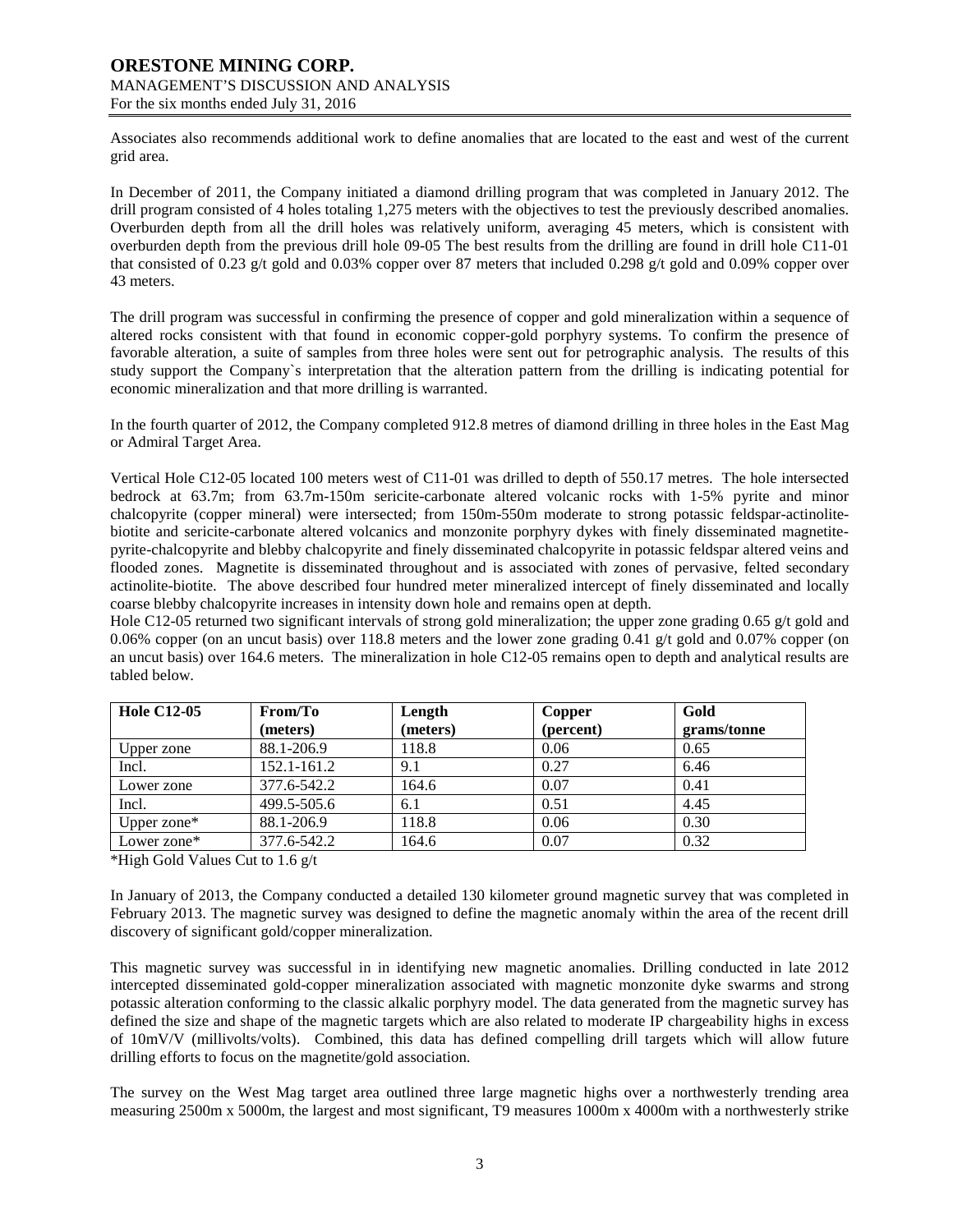length. These large targets lay four kilometeres to the west of the Admiral target. It is believed they represent magnetite-potassic alteration and magnetic monzonite intrusives.

In July 2013, the Company completed a drilling campaign that consisted of three diamond drill holes totaling 642 meters. Holes C13-01 and C13-02 were drilled 400 metres respectively NW and SE of significant potassic alteration and copper gold mineralization intersected in previous holes C12-05 and C11-01. Hole C13-03 was drilled in the center of the Admiral target, a large magnetic high measuring 1000 metres by 1500 metres located 800 metres north of holes C12-05 and C11-01.

Hole C13-03 intersected an unaltered and un-mineralized post mineral alkalic gabbro dyke from the bedrock contact at 78.9m to 280.0m. At a depth of 204.9m to 207.9m a xenolith fragment of highly potassic-sericite altered monzonite porphyry was intersected which assays 0.226% copper and 1.90 g/t gold over three metres. The post mineral dyke is situated in the centre of the magnetic high and it is interpreted to measure  $50 - 100$  metres in thickness and 1000 meters in strike length and the xenolith fragment or rafted block is thought to have been transported from immediate adjacent rocks.

Hole 13-02 was drilled at an Azimuth of -70 NE across a strong magnetic anomaly and intersected two sections of potassic-sericite altered volcanic and monzonite dykes separated by a section of post mineral andesite dykes. The first mineralized and altered dyke was intersected from 32.4m to 66.4m for an interval of 34m with an average grade of 0.073% copper and 0.20 g/t gold while the second altered and mineralized dyke was intersected from 121.3m to 170.1m for an interval of 48.8m with an average grade of 0.055% copper and 0.35 g/t gold.

Hole C13-01 intersected intensely quartz-sericite-pyrite altered volcanics on the south margin of the Admiral target averaging 183 ppm Cu and 52 ppb Au.

The Company now has all permits in place to facilitate 75 line kilometers of geophysics with 58 sites approved for drilling.

# **Todd Property**

The Todd Creek property is located in northwest British Columbia, approximately 35 kilometers northeast of the town of Stewart. The property is within the Jurassic Hazelton, similar to the geological environment that hosts several large and significant mineral deposits. These deposits include the Granduc Mine (historic producer), Eskay Creek Mine (historic producer) and Kerr-Sulphurets-Mitchell deposit. The Company believes that the Todd property has the potential to host significant mineral deposits of a type consistent with the other known deposits in the district.

On April 30, 2010, Orestone signed the Todd Creek Joint Venture Agreement with Goldeye Explorations Limited and Polar Star Mining Corporation and became the Manager of the Joint Venture, in which the Company holds a 51% interest, acquired through the purchase of Intuitive Exploration Inc. ("Intuitive"). The Company completed the acquisition with Intuitive on June 3, 2010 by way of a share exchange. As of June 3, 2010 Intuitive was the Company's wholly-owned subsidiary and the Company is the parent of Intuitive. The principle asset of Intuitive is the 51% ownership in the Todd Creek Venture. Under the Todd Creek option agreement, the Company earned its 51% interest in the Todd Property by making payments on the property aggregating \$180,000, issuing 170,000 shares and by incurring expenses related to the Todd Creek Property aggregating \$2,500,000. Geofine has a net smelter return royalty in the amount of 2.5%. The Todd Creek Joint Venture pays a \$25,000 advance on the above royalty to Geofine every November.

Dr. Mark Fedikow of Mount Morgan Resources Ltd. completed a NI 43-101 technical report on the Todd Property and the Todd Creek Report has been filed on SEDAR at [www.sedar.com.](http://www.sedar.com/) The author of the Todd Creek Report, Dr. Fedikow, is an independent Qualified Person under NI 43-101.

On December 15, 2015 the Company sold its interest in the Todd Creek to Millrock Resources Inc. ("Millrock").

Millrock purchased a 100% royalty-free interest in the Todd Creek Joint Venture for C\$100,000 (of which \$35,100 is paid to Geofine to satisfy prior obligations) cash and 888,889 Millrock common shares distributed on a pro-rata basis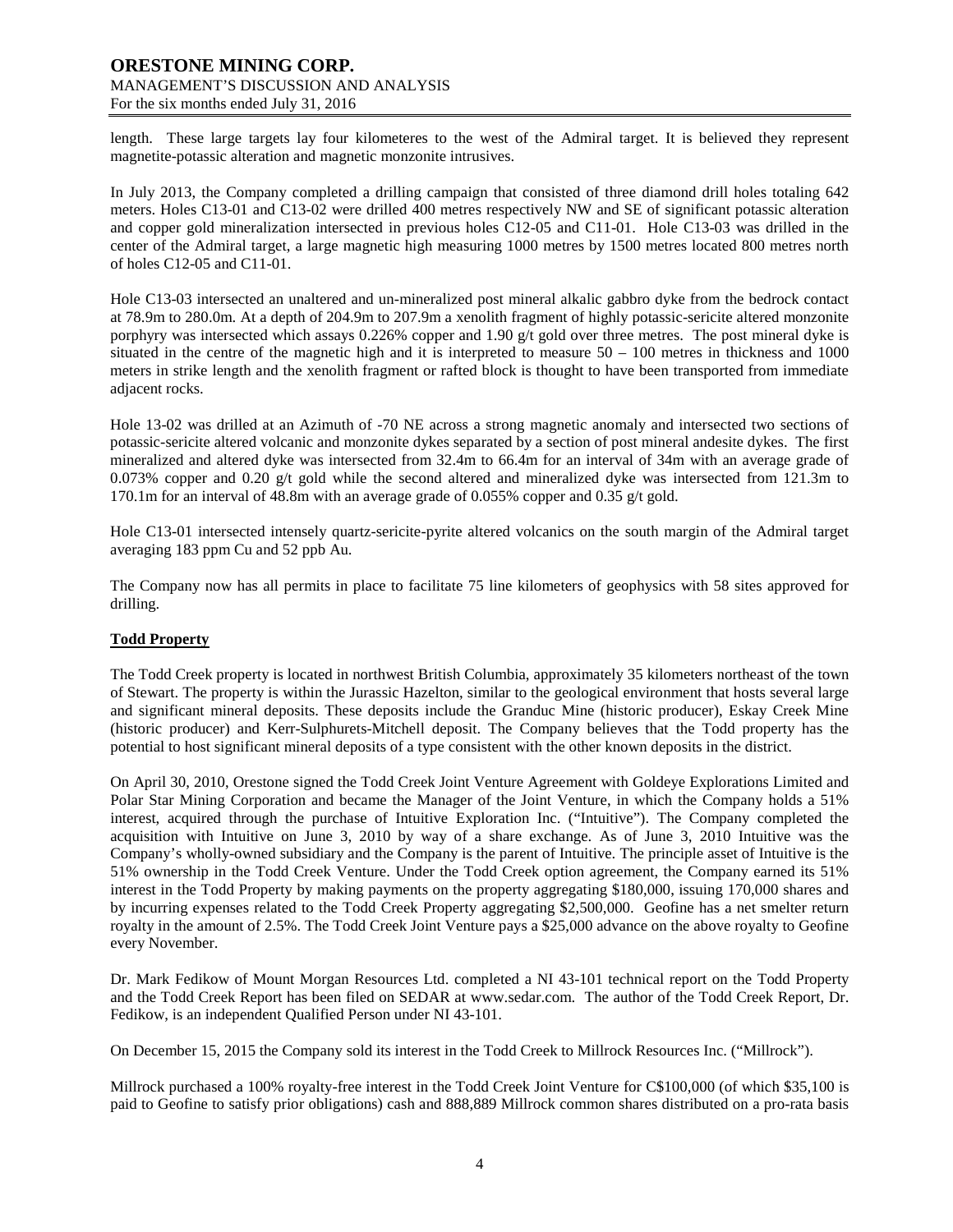according to the joint venture ownership (Goldeye Explorations Limited – 24.5%, Revelo Resources Corp. – 24.5%, and Orestone Mining Corp. – 51%). The Company's portion received was \$33,500 and 453,333 shares of Millrock.

## **Estrella de Oro Property**

On January 16, 2014, the Company signed a five year option agreement with Kootenay Silver Inc. to earn a 60% interest in the 700 hectare Estrella de Oro gold exploration property located in Sonora State, Mexico approximately 200 kilometers southeast of the city of Hermosillo.

In March of 2014, the Company completed an initial soil geochemistry program consisting of a grid covering an area of 500 metres by 700 metres. Results show a gold anomaly approximately 600 long by 100 to 150 metres wide that corresponds with previous positive surface sample results.

In August of 2014, the Company executed a trenching program consisting of 11 trenches of varying lengths totalling approximately 350 metres to test various targets developed through previous soil geochemistry, geological mapping and surface sample work.

In October 2014, the Company announced it had completed an initial soil geochemistry program consisting of a grid covering an area of 500 metres by 700 metres. The property did not appear to host the potential for a bulk-tonnage gold system in an order of magnitude initially anticipated.

In October 2014, the Company advised Kootenay that it will not be proceeding with the option agreement and wroteoff all \$65,881 (2013 - \$Nil) of project expenditures on the Estrella de Oro Property.

# **QUALIFIED PERSON**

The technical information reported in this MD&A has been reviewed and approved by Mr. Ross Zawada P. Geo., the Company's Exploration Manager. Mr. Zawada is a Professional Geoscientist and member of the Professional Engineers and Geoscientist Association of British Columbia (APGEBC) and a qualified person as defined by NI 43- 101.

#### **IMPAIRMENT OF LONG-LIVED ASSETS**

The Company completed an impairment analysis as at July 31, 2016, which considered the indicators of impairment in accordance with IFRS 6, "Exploration for and Evaluation of Mineral Resources," and IAS 36, "Impairment of Assets". Management concluded that no impairment charge was required because:

- there have been no significant changes in the legal factors or climate that affects the value of the properties;
- all property rights remain in good standing;
- there have been no significant changes in the projections for the properties;
- the Company intends to continue its exploration and development plans on its properties.

#### **RISKS AND UNCERTAINTIES**

Below are some of the risks and uncertainties that the Company faces.

#### *Industry*

The Company is engaged in the exploration of mineral properties, an inherently risky business. There is no assurance that a mineral deposit will ever be discovered and economically produced. Most exploration projects do not result in the discovery of commercially mineable ore deposits. If market conditions make financings difficult, it may be difficult for the Company to find joint venture partners. The Company may be unsuccessful in identifying and acquiring projects of merit.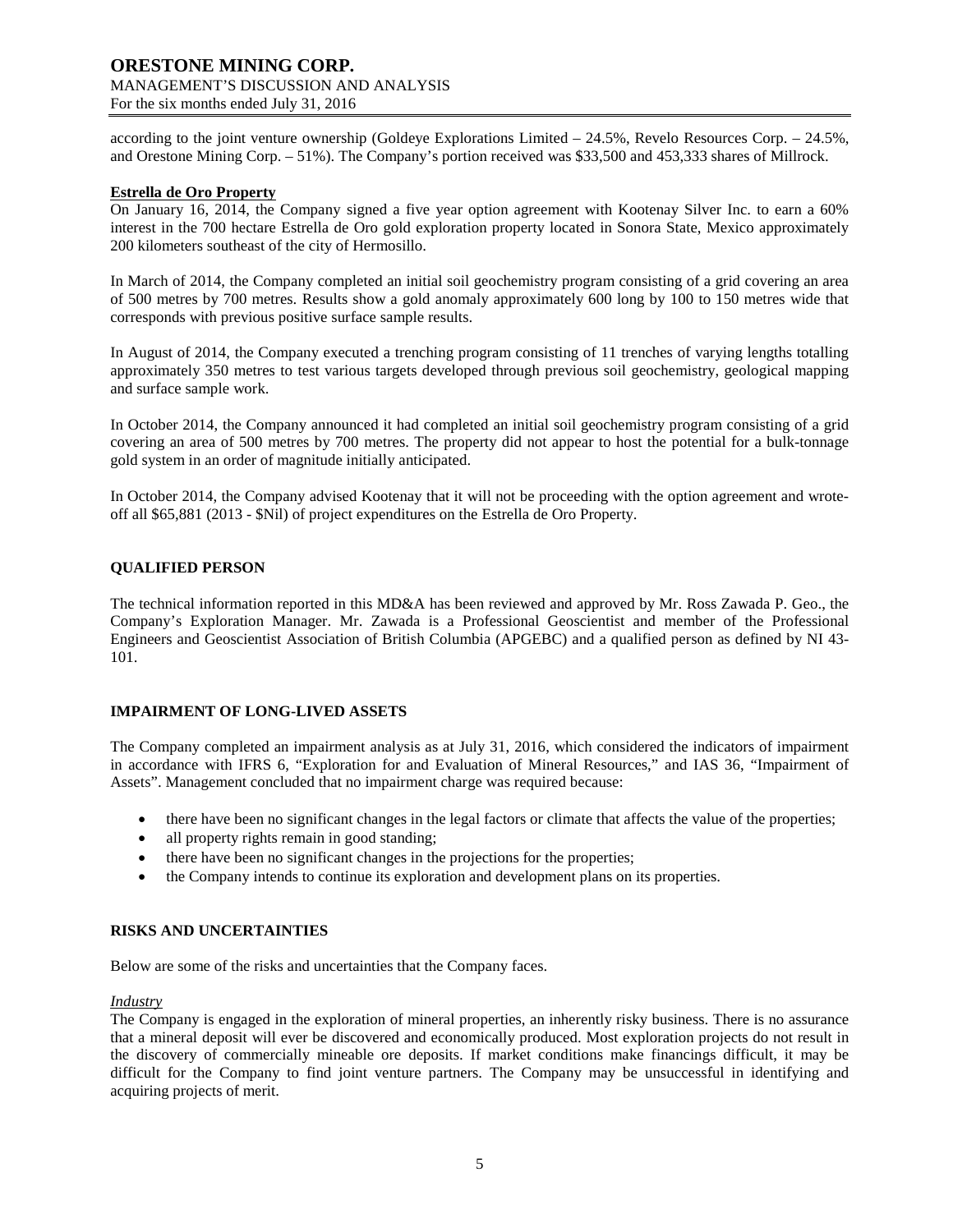## *Mineral resource estimates*

The estimation of reserves and mineralization is a subjective process and the accuracy of any such estimates is a function of the quality of available data and of engineering and geological interpretation and judgment. No assurances can be given that the volume and grade of reserves recovered and rates of production will not be less than anticipated.

## *Gold and metal prices*

The price of gold is affected by numerous factors including central bank sales, producer hedging activities, the relative exchange rate of the U.S. dollar with other major currencies, supply and demand, political, economic conditions and production levels. In addition, the price of gold has been volatile over short periods of time due to speculative activities. The prices of other metals and mineral products that the Company may explore have the same or similar price risk factors.

## *Cash flows and additional funding requirements*

The Company currently has no revenue from operations. If any of its exploration programs are successful and optionees of properties complete their earn-in, the Company would have to provide its share of ongoing exploration and development costs in order to maintain its interest or be reduced in interest or to a royalty interest. Additional capital would be required to put a property into commercial production. The sources of funds currently available to the Company are equity capital or the offering of an interest in its projects to another party. Current economic conditions have limited the Company's ability to access financing through equity markets and this has created significant uncertainty as to the Company's ability to fund ongoing operations for the next operating period.

## *Environmental*

The Company's exploration and development activities are subject to extensive laws and regulations governing environment protection. The Company is also subject to various reclamation-related conditions. Although the Company closely follows and believes it is operating in compliance with all applicable environmental regulations, there can be no assurance that all future requirements will be obtainable on reasonable terms. Failure to comply may result in enforcement actions causing operations to cease or be curtailed and may include corrective measures requiring capital expenditures. Intense lobbying over environmental concerns by NGOs has caused some governments to cancel or restrict development of mining projects. Current publicized concern over climate change may lead to carbon taxes, requirements for carbon offset purchases or new regulation. The costs or likelihood of such potential

# *Laws and regulations*

The Company's exploration activities are subject to extensive federal, provincial, state and local laws and regulations governing prospecting, development, production, exports, taxes, labour standards, occupational health and safety, mine safety and other matters in all the jurisdictions in which it operates. These laws and regulations are subject to change, can become more stringent and compliance can therefore become more costly. The Company applies the expertise of its management, advisors, employees and contractors to ensure compliance with current laws.

#### *Title to mineral properties*

While the Company has investigated title to its mineral properties, this should not be construed as a guarantee of title. The properties may be subject to prior unregistered agreements or transfers and title may be affected by undetected defects. Unresolved native land claim issues in Canada may affect its properties in this jurisdiction in the future.

# *Possible dilution to present and prospective shareholders*

issues to the Company cannot be estimated at this time.

The Company's plan of operation, in part, contemplates the financing of its business by the issuance of securities and possibly, incurring debt. Any transaction involving the issuance of previously authorized but unissued shares of common stock, or securities convertible into common stock, would result in dilution, possibly substantial, to present and prospective holders of common stock. The Company may seek joint venture partners to fund in whole or in part exploration projects. This dilutes the Company's interest in properties. This dilution is undertaken to spread or minimize the risk and to expose the Company to more exploration plays. However, it means that any increased market capitalization or profit that might result from a possible discovery would be shared with the joint venture partner. There is no guarantee that the Company can find a joint venture partner for any property.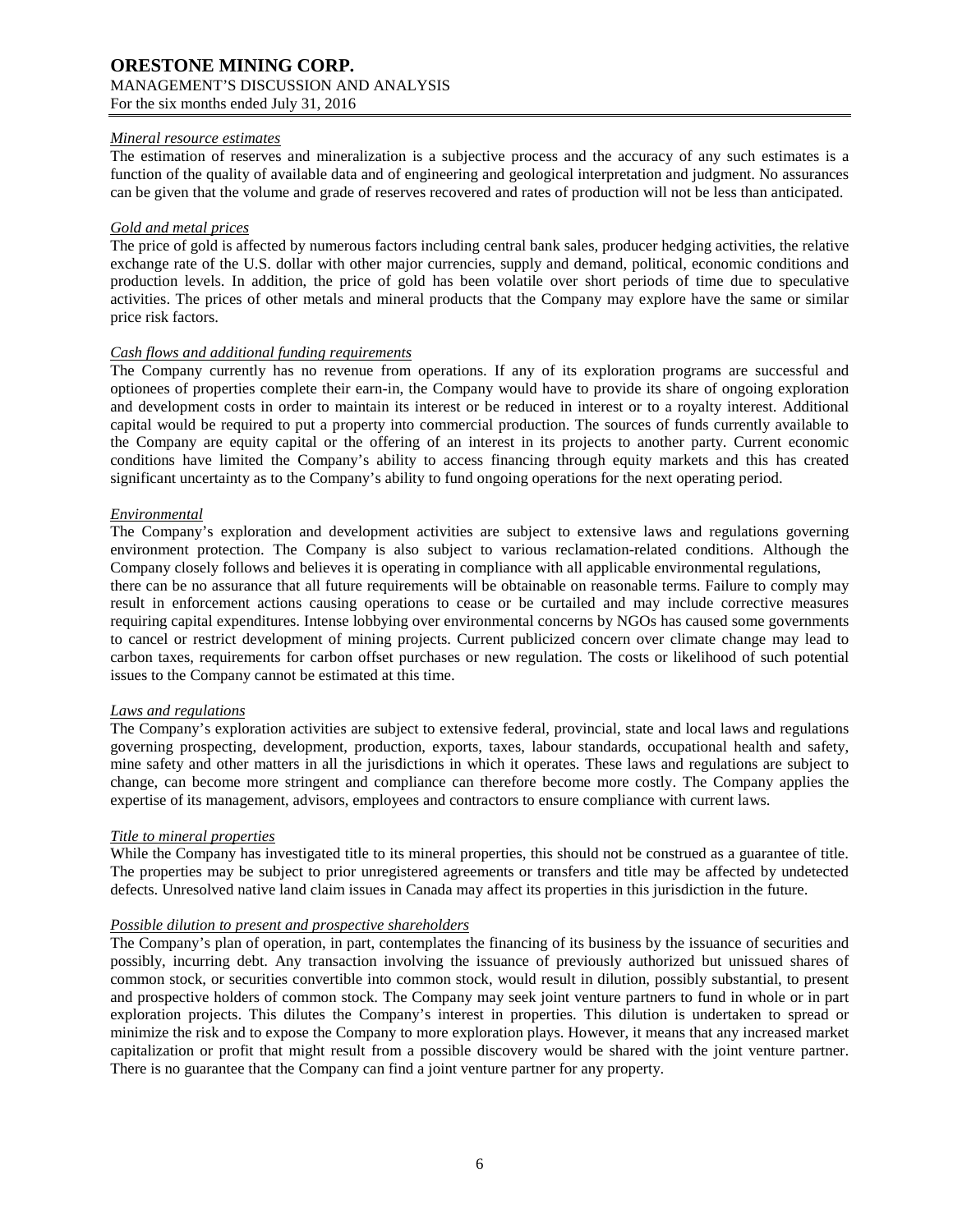# **ORESTONE MINING CORP.** MANAGEMENT'S DISCUSSION AND ANALYSIS

For the six months ended July 31, 2016

# *Material risk of dilution presented by large number of outstanding share purchase options and warrants*

At July 31, 2016, there were 2,992,500 stock options outstanding. Directors and officers hold 1,812,500 of the options and 1,118,000 are held by employees and consultants of the Company.

## *Trading volume*

The relatively low trading volume of the Company's shares reduces the liquidity of an investment in its shares.

## *Volatility of share price*

Market prices for shares of early stage companies are often volatile. Factors such as announcements of mineral discoveries or discouraging exploration results, changes in financial results, and other factors could have a significant effect on share price.

#### *Competition*

There is competition from other mining exploration companies with operations similar to the Company's. Many of the companies with which it competes have operations and financial strength greater than the Company's.

#### *Dependence on management*

The Company depends heavily on the business and technical expertise of its management.

## *Conflict of interest*

Some of the Company's directors and officers are directors and officers of other natural resource or mining-related companies. These associations may give rise from time to time to conflicts of interest. As a result of such conflict, the Company may miss the opportunity to participate in certain transactions.

# **SUMMARY OF SELECTED ANNUAL FINANCIAL INFORMATION**

|                                                  | Year ended        | Year ended        | Year ended        |
|--------------------------------------------------|-------------------|-------------------|-------------------|
|                                                  | January 31, 2016  | January 31, 2015  | January 31, 2014  |
|                                                  | <b>Under IFRS</b> | <b>Under IFRS</b> | <b>Under IFRS</b> |
|                                                  | \$                | \$                | \$                |
| Net sales / total revenues                       |                   |                   |                   |
| Income (loss) before discontinued operations and | (2,526,899)       | (378, 809)        | (571, 151)        |
| extraordinary items                              |                   |                   |                   |
| Per share basis                                  | (0.07)            | (0.01)            | (0.02)            |
| Diluted per share basis                          | (0.07)            | (0.01)            | (0.02)            |
| Net income or loss, total                        | (2,526,899)       | (378, 809)        | (571, 151)        |
| Per share basis                                  | (0.07)            | (0.01)            | (0.02)            |
| Diluted per share basis                          | (0.07)            | (0.01)            | (0.02)            |
| Total assets                                     | 1,522,398         | 4,073,496         | 4,409,542         |
| Total long-term financial liabilities            |                   |                   |                   |
| Cash dividends declared per share                |                   |                   |                   |

# **SUMMARY OF QUARTERLY FINANCIAL INFORMATION**

| Fiscal quarter ended | Revenues <sup>*</sup> | <b>Net</b><br>income $(\text{loss})^{**}$ | Loss per share<br>from continuing<br>operations | Net.<br>comprehensive<br>income (loss) | Net.<br>income (loss)<br>per share |
|----------------------|-----------------------|-------------------------------------------|-------------------------------------------------|----------------------------------------|------------------------------------|
| $31$ -Jul-16         | Nil                   | (38, 123)                                 | (0.00)                                          | (28, 746)                              | (0.00)                             |
| $30-Apr-16$          | Nil                   | (41,506)                                  | (0.00)                                          | 3,879                                  | (0.00)                             |
| $31$ -Jan-16         | Nil                   | (51, 101)                                 | (0.00)                                          | (2,337,907)                            | (0.00)                             |
| $31-Oct-15$          | Nil                   | (55,999)                                  | (0.00)                                          | (53, 474)                              | (0.00)                             |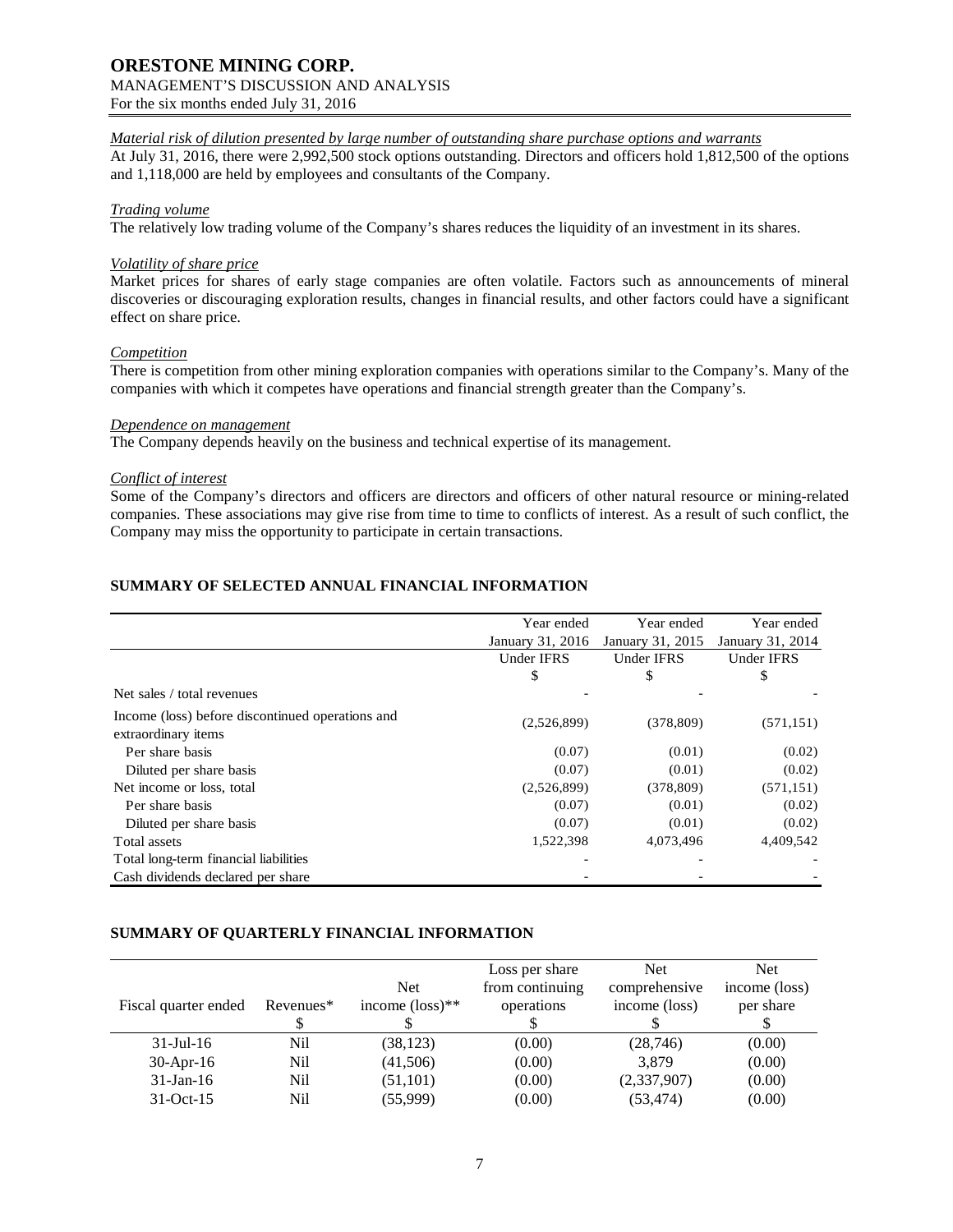| $31 -$ Jul - 15 | Nil | (53, 122) | (0.00) | (53,027)   | (0.00) |
|-----------------|-----|-----------|--------|------------|--------|
| $30$ -Apr-15    | Nil | (82, 590) | (0.00) | (82, 481)  | (0.00) |
| $31$ -Jan-15    | Nil | (64.801)  | (0.00) | (66,757)   | (0.00) |
|                 |     |           |        |            |        |
| $31-Oct-14$     | Nil | (68.976)  | (0.00) | (135, 487) | (0.00) |

\* Revenues exclude interest income.

\*\* Net income (loss) before income taxes.

*Results of operation for the three months ended July 31, 2016 compared to the three months ended July 31, 2015:* For the quarter ended July 31, 2016 the Company recorded a net comprehensive loss of \$28,377 (loss per share - \$0.00) compared to \$53,027 (loss per share - \$0.00) in the second quarter of fiscal 2015.

During the three months ended July 31, 2016, the Company incurred \$38,123 (2015 - \$53,122) in general and administrative expenses, of which \$Nil (2015 - \$12) relates to non-cash depreciation. Excluding the non-cash items, the Company's general and administrative expenses amounted to \$38,123 compared to 2015's \$53,110, a decrease of \$14,987. The decrease was primarily due to a decrease of \$17,255 in salaries and benefits due to less salaried employees, a decrease in office and miscellaneous expenses of \$3,986 due to a decrease in rent and miscellaneous office expensesl; offset by an increase of \$7,526 in professional fees paid for accounting and legal services. Other administrative expenditures varied over the period but the overall effect of these variances was not material.

During the three months ended July 31, 2016, the Company spent \$Nil in exploration costs compared to \$1,277 exploration costs incurred in same period in fiscal 2016.

# *Results of operation for the six months ended July 31, 2016 compared to the six months ended July 31, 2015:*

During the six months ended July 31, 2016, the Company incurred losses of \$24,867 (\$0.004 loss per share) compared to a net loss of \$135,508 (\$0.004 loss per share) for the same period in fiscal 2015. The decrease in loss of \$56,558 is primarily due to the \$54,657 gain in the sale of the shares received from Millrock for the sale of the Todd Creek JV mineral rights.

During the six months ended July 31, 2016, the Company incurred \$79,629 (2015 - \$135,712) in general and administrative expenses, of which \$113 (2015 - \$24) relates to non-cash depreciation. Excluding the non-cash items, the Company's general and administrative expenses amounted to \$79,516 compared to 2015's \$135,688 a decrease of \$56,172. The decrease was primarily due to a decrease of \$34,715 in salaries and benefits due to a reduction in the number of salaried employees, a decrease in investor relation expenses of \$10,909 due to the reduction of attendances to shows and conferences and the reduction of fees paid to external advisors, a decrease in project search of \$9,188; offset by an increase in professional fees of \$9,188 due to the an increase in audit and legal fees. Other administrative expenditures varied over the periods but the overall effect of these variances was not material.

During the six months ended July 31, 2016, the Company spent \$Nil in exploration costs compared to \$1,277 exploration costs incurred in the same period in fiscal 2015.

# **LIQUIDITY AND CAPITAL RESOURCES**

At July 31, 2016, the Company had current assets of \$116,259 and current liabilities of \$46,771 (January 31, 2016 - \$156,546 and \$52,304 respectively). Working capital was \$69,488 (January 31, 2016 – \$104,242). Cash and cash equivalents totaled \$56,803 as at July 31, 2016, an increase of \$44,931 from \$11,872 as at January 31, 2016. The increase was a result of (a) \$156,503 received for the net proceeds of a portion of the Millrock shares offset by (b) \$111,572 (2015 - \$127,558) spent in its operating activities including changes in working capital, and (c) \$Nil (2015 - \$1,277) spent on the Company's mineral properties and property, plant and equipment.

The Company has obligations pursuant to option agreements it has entered into. The Company has no contractual commitments to satisfy these obligations, however it would forfeit any interest it may have earned to that date should it decide not to satisfy these obligations. Detailed terms of those agreements and the obligations are included in the financial statements.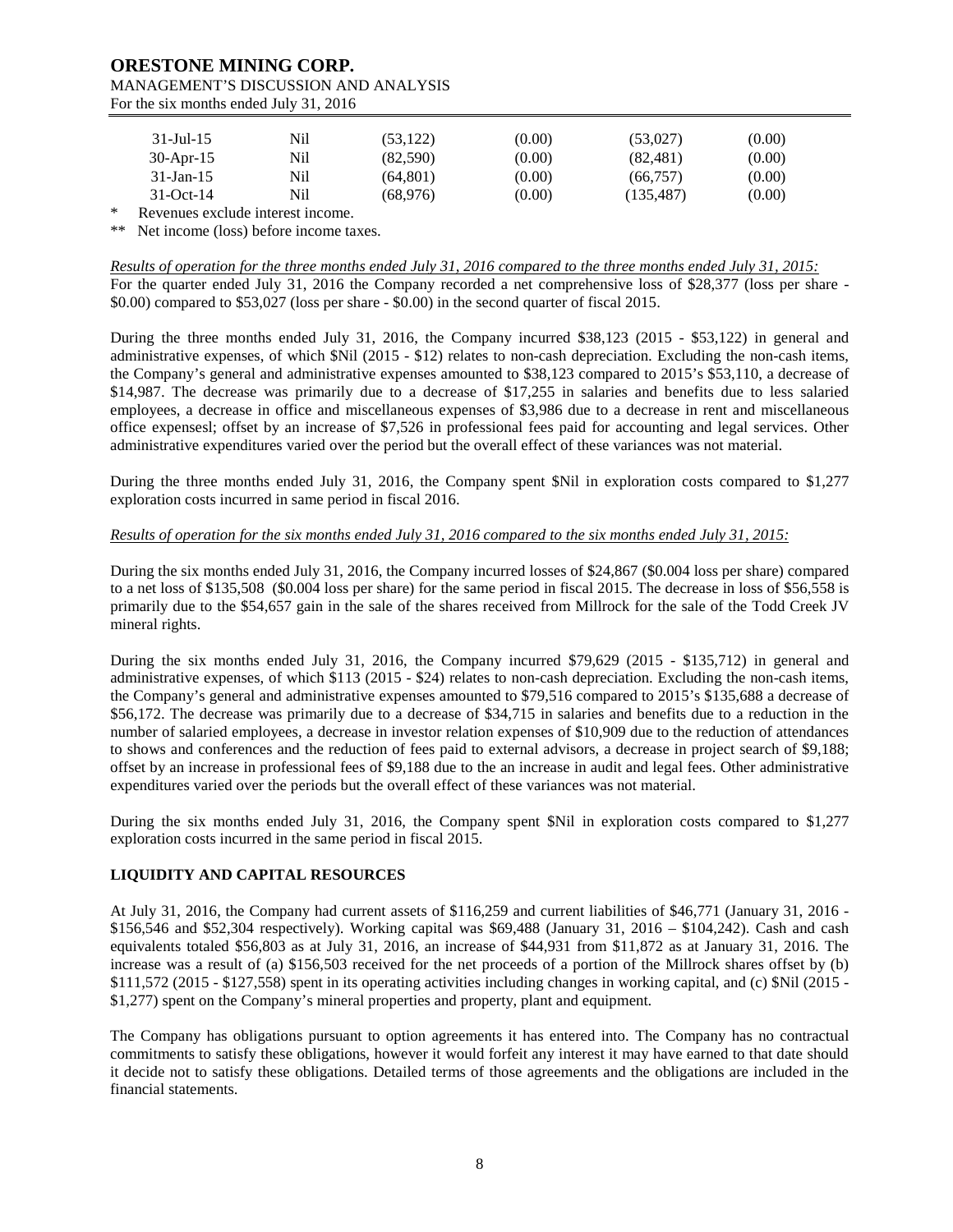Management estimates that the current cash position and future cash flows from warrants and options will be sufficient for the Company to carry out its anticipated exploration and operating plans through the end of its fiscal 2017.

There may be circumstances where, for sound business reasons, a reallocation of funds may be necessary in order to the Company to achieve its stated business objectives.

#### **OFF BALANCE SHEET ARRANGEMENTS**

The Company has no off-balance sheet arrangements that would potentially affect its operations or financial condition of the Company.

## **OUTSTANDING SHARE DATA**

#### Common Shares

The authorized share capital of the Company consists of an unlimited number of common shares without par value.

|                  | Number of common shares<br>issued and outstanding | <b>Share Capital Amount</b> |
|------------------|---------------------------------------------------|-----------------------------|
| January 31, 2015 | 37,772,233                                        | \$6,148,828                 |
| January 31, 2016 | 37,772,233                                        | \$6,148,828                 |
| July 31, 2016    | 37,772,233                                        | \$6,148,828                 |

## Stock options

The Company has adopted an incentive share option plan for its directors, officers, employees and consultants under which the Company may gran options to acquire a maximum number of common shares equal to 10% of the total issued and outstanding common shares of the Company.

As at July 31, 2016, the Company had a total of 2,992,500 options outstanding with exercise prices ranging from \$0.10 to \$0.42 expiring between September 8, 2016 and October 8, 2018. If all the remaining outstanding options were exercised, the Company's available cash would increase by \$507,000.

As at July 31, 2016 stock options were outstanding as follows:

| Number of<br>shares | Exercise     |                    |
|---------------------|--------------|--------------------|
|                     | price $(\$)$ | Expiry date        |
| 312,500             | 0.42         | September 8, 2016  |
| 50,000              | 0.40         | September 29, 2016 |
| 1,855,000           | 0.15         | October 26, 2017   |
| 625,000             | 0.10         | June 28, 2018      |
| 150,000             | 0.10         | October 8, 2018    |
| 2,992,500           |              |                    |

At the date of this MD&A, there were 37,772,233 common shares issued and outstanding and 41,654,438 common shares outstanding on a diluted basis.

## **RELATED PARTY TRANSACTIONS**

a) Key management personnel compensation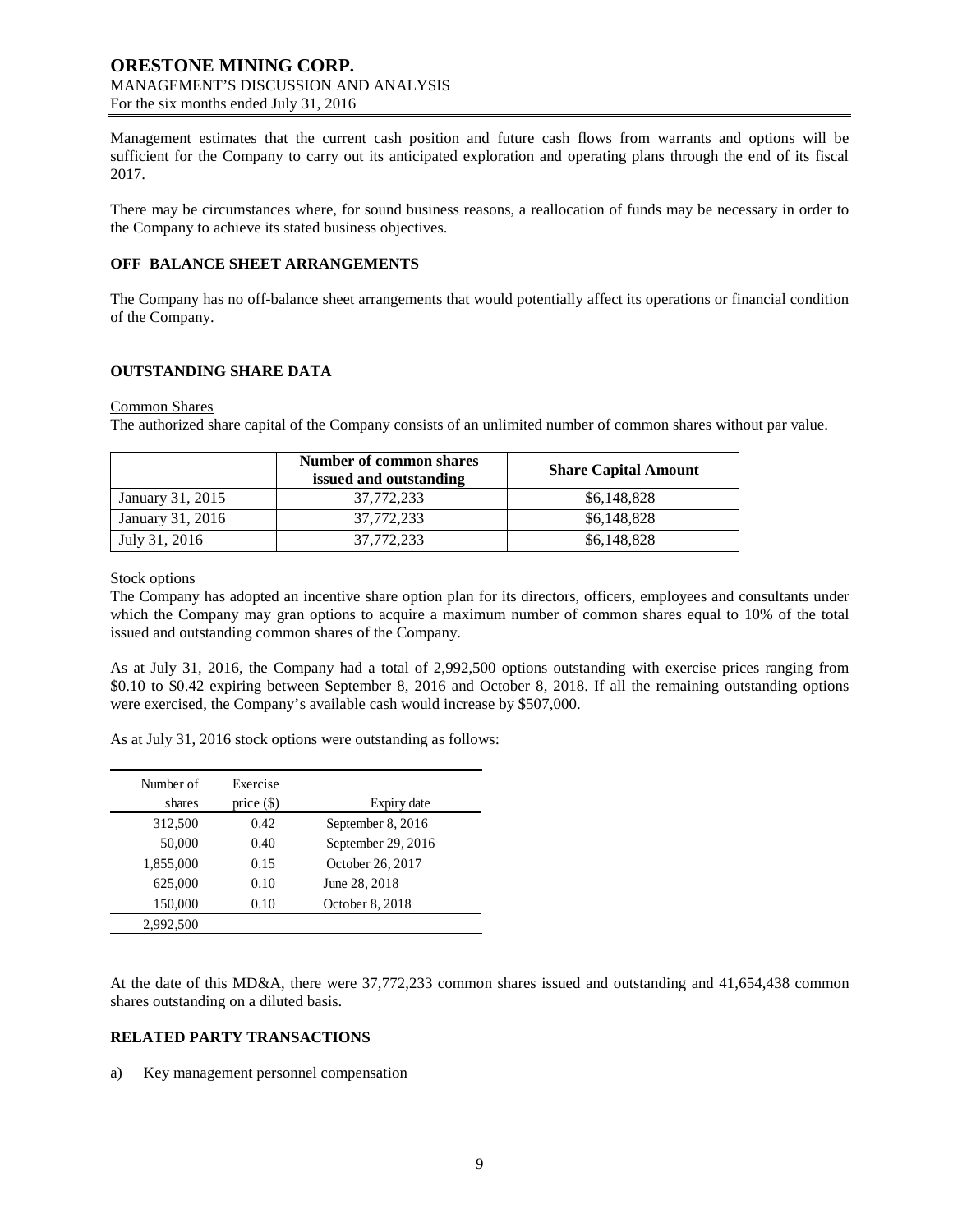# **ORESTONE MINING CORP.** MANAGEMENT'S DISCUSSION AND ANALYSIS

For the six months ended July 31, 2016

The aggregate value of transactions and outstanding balances relating to key management personnel and entities over which they have control or significant influence were as follows:

|                              | July $31$ , | July 31, |
|------------------------------|-------------|----------|
|                              | 2016        | 2015     |
|                              |             |          |
| Short-term employee benefits | 33,600      | 65,280   |
| Share-based payments         |             |          |
|                              | 33,600      | 65,280   |

## b) Other related party transactions

|                                                                         |                           | Total charged as at |          | Balance outstanding as at |             |
|-------------------------------------------------------------------------|---------------------------|---------------------|----------|---------------------------|-------------|
|                                                                         |                           | July 31,            | July 31, | July 31,                  | January 31, |
| Amounts receivable from:                                                | Service                   | 2016                | 2015     | 2016                      | 2016        |
|                                                                         |                           | \$                  | \$       | \$                        | \$          |
|                                                                         |                           |                     |          |                           |             |
| A public company with a director in<br>common with the Company          | Rent and<br>Miscellaneous |                     | 12,670   |                           |             |
| A private company controlled by a<br>director of the Company (Note 4)   | Rent                      |                     | 3.271    | 26.540                    | 31,571      |
| A public company with a director in<br>common with the Company (Note 4) | Rent                      | 21,000              | 3.271    | 24.343                    | 3,343       |
|                                                                         |                           | 21,000              | 19.212   | 50.843                    | 34,914      |

Amounts owing to/from related parties are non-interest bearing, unsecured, and have no fixed terms of repayment.

# **PROPOSED TRANSACTIONS**

The Company does not currently have any proposed transactions approved by the board of directors. All current transactions are fully disclosed in the financial statements for the six months ended July 31, 2016.

# **OTHER ITEMS NOT RELATED TO ONGOING BUSINESS ACTIVITIES**

#### *Changes in the direction of business*

Since incorporation on April 30, 2007, the Company is and continues to be primarily in the exploration stage with respect to its mineral properties.

#### **FINANCIAL INSTRUMENTS AND RISK MANAGEMENT**

The Company's financial instruments consist of cash, receivables, mineral tax credit recoverable, loans payable, accounts payable and due to related parties. The carrying value of these financial instruments approximates their fair value and are measured based on Level 1 of the fair value hierarchy. The Company's financial instruments are exposed to certain financial risks, including currency risk, credit risk, liquidity risk and interest risk.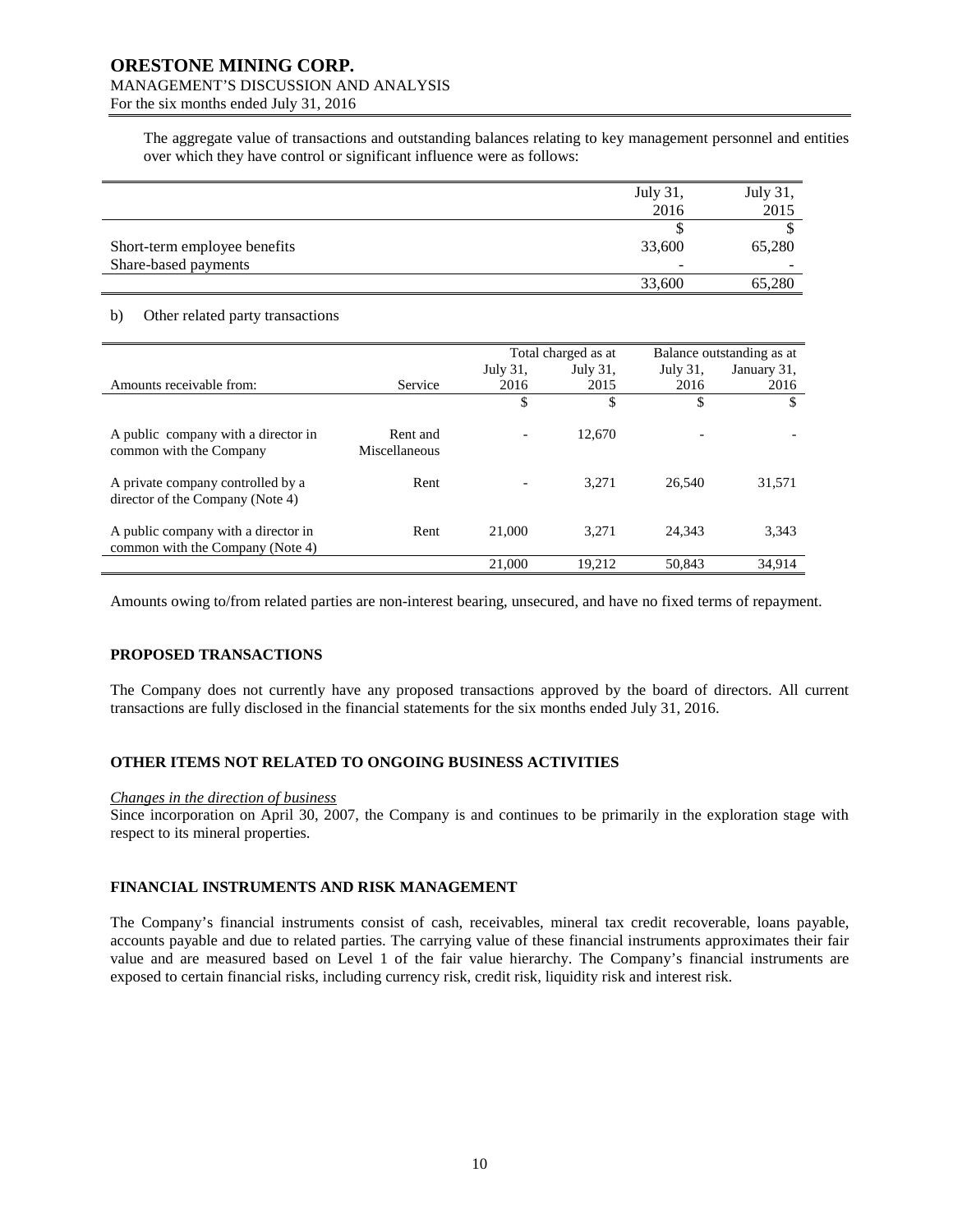## **Management of Financial Risk**

The Company's financial instruments are exposed to certain financial risks, which include credit risk, interest rate risk, liquidity risk, and market risk.

## *Credit Risk*

Credit risk is the risk that one party to a financial instrument will fail to fulfill an obligation causing the other party to incur a financial loss. The Company is exposed to credit risks arising from its cash holdings and receivables. The Company manages credit risk by placing cash with major Canadian financial institutions. Receivables are due from the Government of Canada and for reimbursements. Management believes that credit risk related to these amounts is low. As at July 31, 2016, the Company's maximum exposure to credit risk is the carrying value of its cash equivalents and accounts receivable.

#### *Interest Rate Risk*

Interest rate risk is the risk that an investment's value will change due to a change in the level of interest rates. The Company's exposure to interest rate risk relates to its ability to maintain the current rate of interest on its short-term investment.

## *Liquidity Risk*

Liquidity risk is the risk that the Company will not have sufficient funds to meet its financial obligations when they are due. To manage liquidity risk, the Company reviews additional sources of capital to continue its operations and discharge its commitments as they become due.

## *Market Risk*

Market risk is the risk that the fair value or future cash flows of a financial instrument will fluctuate because of changes in market prices. Market risk comprises three types of risk: currency risk, interest rate risk and price risk. The Company is not subject to currency risk as the functional currency is the Canadian dollar. The Company does not use any form of derivative or hedging instruments to reduce its foreign currency risk. The Company is not affected by price risk.

#### *Management of Industry Risk*

The Company is engaged primarily in the mineral exploration field and manages related industry risk issues directly. The Company is potentially at risk for environmental reclamation and fluctuations in commodity based market prices associated with resource property interests. Management is of the opinion that the Company addresses environmental risk and compliance in accordance with industry standards and specific project environmental requirements.

#### *Commodity Price Risk*

The ability of the Company to explore its mineral properties and the future profitability of the Company are directly related to the market price of gold and other precious metals.

#### **Management of Capital**

The Company manages its common shares, stock options and warrants as capital. The Company's objectives when managing capital are to safeguard the Company's ability to continue as a going concern in order to pursue the exploration of its mineral properties to maintain a flexible capital structure which optimizes the costs of capital at an acceptable risk.

The Company manages the capital structure and makes adjustments to it in light of changes in economic conditions and the risk characteristics of the underlying assets. To maintain or adjust the capital structure, the Company may attempt to issue new shares and, acquire or dispose of assets.

# **ACCOUNTING ESTIMATES AND JUDGMENTS**

The preparation of the condensed consolidated interim financial statements requires management to make estimates and judgments and form assumptions that affect the reported amounts and other disclosures in these financial statements. The estimates and associated assumptions are based on historical experience and various other factors that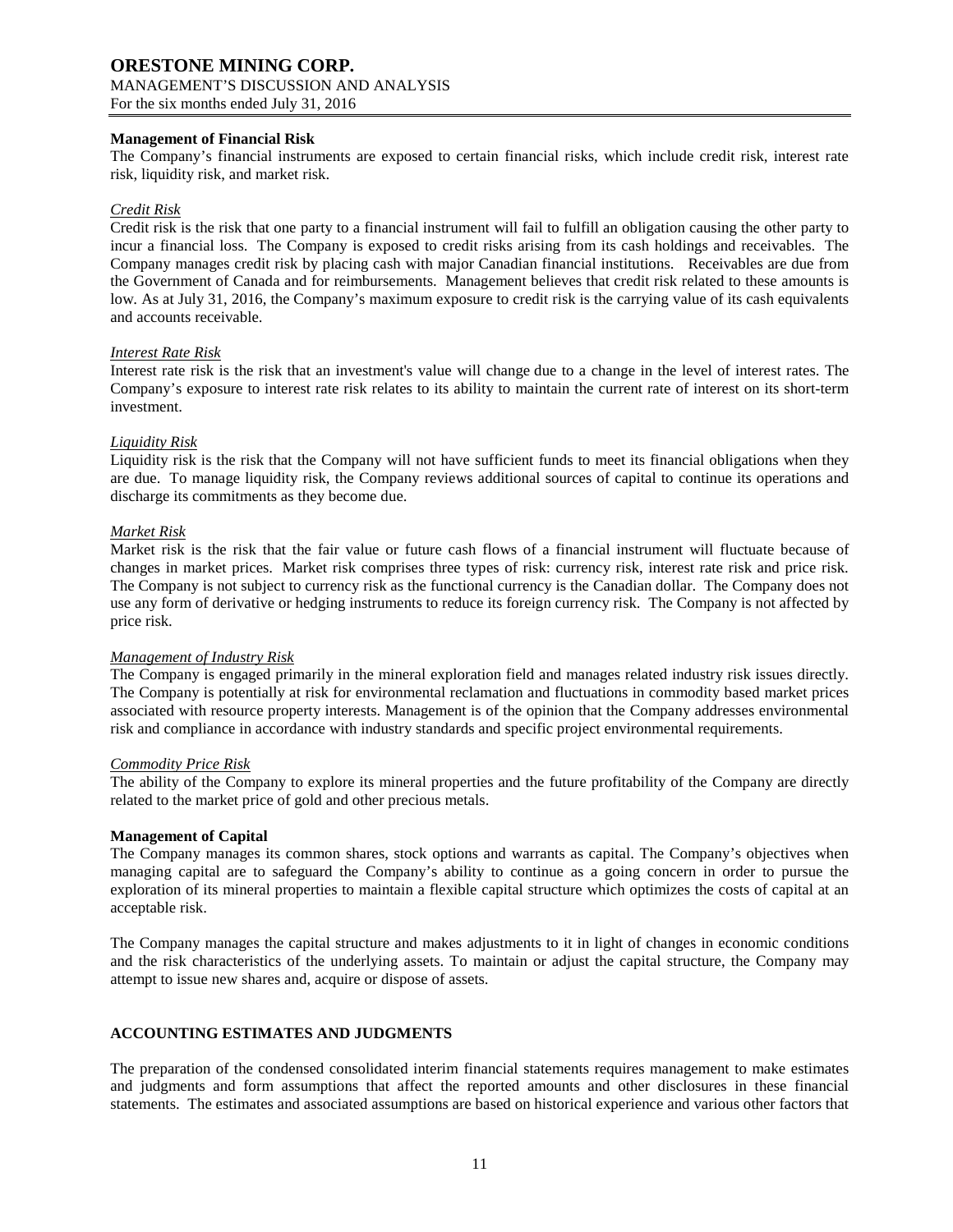are believed to be reasonable under the circumstances, the results of which form the basis of making the judgments about carrying values of assets and liabilities that are not readily apparent from other sources. Actual results may differ from these estimates under different assumptions and conditions.

The estimates and underlying assumptions are reviewed on an ongoing basis. Revisions to accounting estimates are recognized in the period in which the estimate is revised if the revision affects only that period or in the period of the revision and further periods if the review affects both current and future periods.

Critical accounting estimates are estimates and assumptions made by management that may result in material adjustments to the carrying amount of assets and liabilities within the next financial year. Critical estimates used in the preparation of these financial statements include, among others, the recoverability of accounts receivable and deferred income tax assets, impairment of assets, measurement of share-based payments and valuation of reclamation obligations.

Critical accounting judgments are accounting policies that have been identified as being complex or involving subjective judgments or assessments. Critical accounting judgments include the expected economic lives of and the estimated future operating results and net cash flows from exploration properties and equipment.

#### **New, Amended and Future IFRD pronouncements**

The Company has adopted the following revised standards, effective February 1, 2015. There was no consequential impact upon adoption.

IFRS 8 – Operating Segments – was amended to require (i) disclosure of judgements made by management in aggregating segments, and (ii) a reconciliation of segment assets to the entity's assets when segment assets are reported.

IAS 24 – Related Party Transactions – was amended to (i) revise the definition of "related party" to include an entity that provides key management personnel services to the reporting entity or its parent, and (ii) clarify related disclosure requirements.

The following standards have been published and are mandatory for the Company's annual accounting periods beginning on or after February 1, 2018:

IFRS 7 – Financial Instruments – Disclosures - was amended to require additional disclosures on transition from IAS 39 to IFRS 9. The Company is currently evaluating the extent of the impact of the adoption of this standard.

IFRS 9 – Financial Instruments - introduces new requirements for the classification and measurement of financial assets and liabilities. The Company is currently evaluating the extent of the impact of the adoption of this standard.

The application of these new and revised IFRS has not had any material impact on the amounts reported for the current and prior periods but may affect the accounting for future transactions or arrangements.

# **OTHER MD&A DISCLOSURE REQUIREMENTS**

Information available on SEDAR:

As specified by National Instrument 51-102, Orestone advises readers of this MD&A that important additional information about the Company is available on the SEDAR website (www.sedar.com).

#### Disclosure by venture issuer without significant revenue

An analysis of the material components of the Company's general and administrative expenses is disclosed in the financial statements to which this MD&A relates. An analysis of the material components of the mineral property and deferred exploration costs of the Company's mineral properties for its first two completed financial years is disclosed in Note 6 to the financial statements to which this MD&A relates.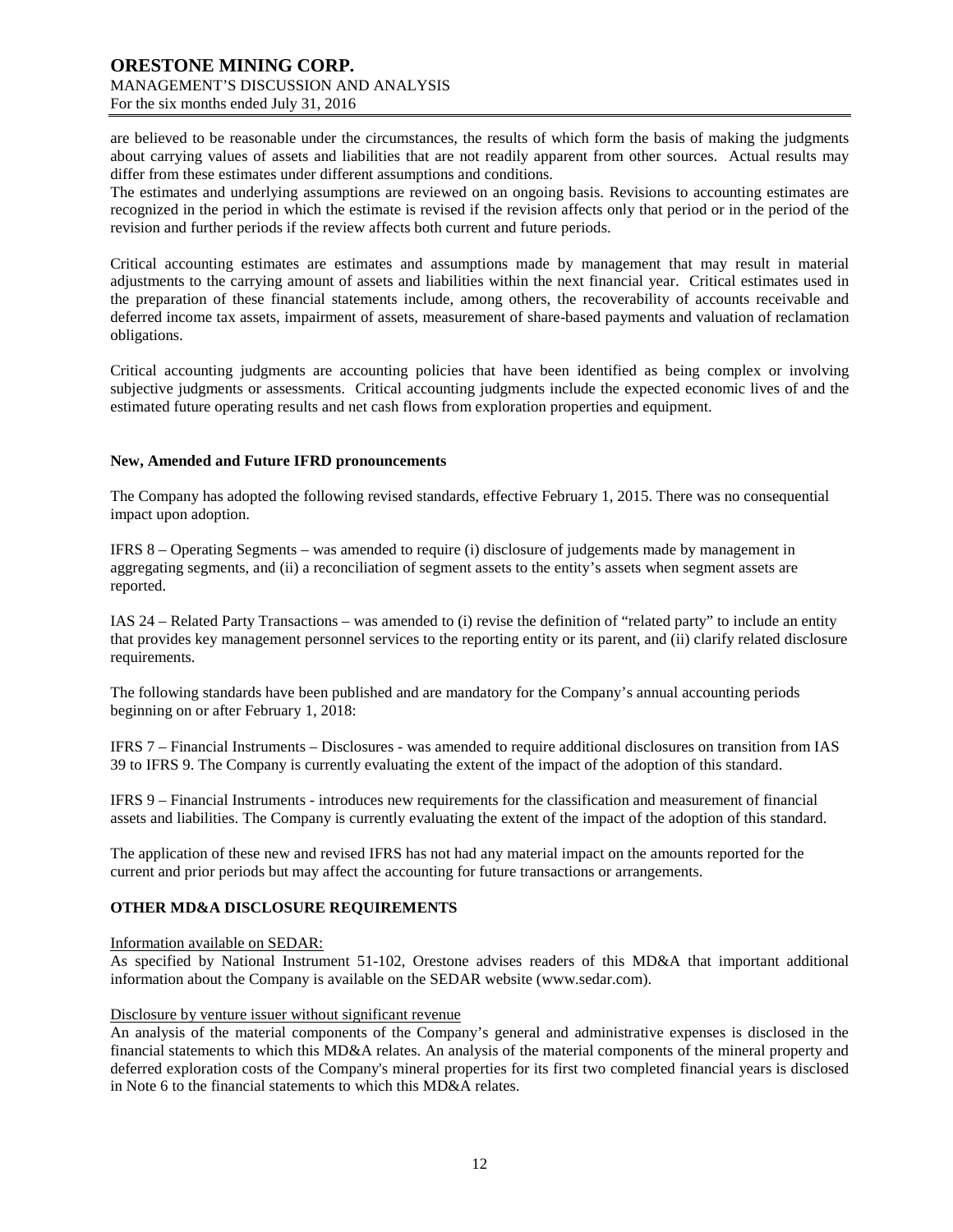#### Going concern issue

The Company is in the exploration stage and has no revenue or income from operations. The Company has limited capital resources and has to rely upon the sale of equity and/or debt securities for cash required for exploration and development purposes, for acquisitions and to fund the administration of the Company. Since the Company does not expect to generate any revenues from operations in the near future, it must continue to rely upon the sales of its equity or debt securities or joint venture agreements to raise capital. It follows that there can be no assurance that financing, whether debt or equity, will be available to the Company in the amount required by the Company at any particular time or for any period and that such financing can be obtained on terms satisfactory to the Company.

The Company's financial statements have been prepared on a going concern basis which assumes that the Company will be able to realize its assets and discharge its liabilities in the normal course of business for the foreseeable future. The continuing operations of the Company are dependent upon its ability to obtain the necessary financing to meet its ongoing commitments and further its mineral exploration programs.

The Company may encounter difficulty sourcing future financing in light of the recent economic downturn. The current financial equity market conditions and the inhospitable funding environment make it difficult to raise capital through the private placements of shares. The junior resource industry has been severely affected by the world economic situation as it is considered speculative and high-risk in nature, making it even more difficult to fund. While the Company is using its best efforts to achieve its business plans by examining various financing alternatives, there is no assurance that the Company will be successful with any financing ventures.

## Evaluation of Disclosure Controls and Procedures

Disclosure controls and procedures are designed to provide reasonable assurance that all relevant information is gathered and reported to senior management, including the Company's Chief Executive Officer and Chief Financial Officer, on a timely basis so that appropriate decisions can be made regarding public disclosure. Management of the Company, with the participation of the Chief Executive Officer and Chief Financial Officer, has evaluated the effectiveness of the Company's disclosure controls and procedures as at July 31, 2016, as required by Canadian securities law. Based on that evaluation, the Chief Executive Officer and the Chief Financial Officer have concluded that, as of July 31, 2016, the disclosure controls and procedures were effective to provide reasonable assurance that information required to be disclosed in the Company's annual filings and interim filings (as such terms are defined under National Instrument 52-109 Certification of Disclosure in Issuer's Annual and Interim Filings) and other reports filed or submitted under Canadian securities laws were recorded, processed, summarized and reported within the time period specified by those laws and that material information was accumulated and communicated to management of the Company, including the Chief Executive Officer and the Chief Financial Officer, as appropriate to allow for accurate disclosure to be made on a timely basis.

# Changes in Internal Control over Financial Reporting

Internal control over financial reporting is a process designed to provide reasonable assurance regarding the reliability of financial reporting and the preparation of financial statements for external purposes in accordance with IFRS. The Chief Executive Officer and Chief Financial Officer have concluded that there has been no change in the Company's internal control over financial reporting during the period ended July 31, 2016 that has materially affected, or is reasonably likely to materially affect, the Company's internal control over financial reporting. As of July 31, 2016, the Company's internal control over financial reporting was effective.

#### Cautionary Statement

This document contains "forward-looking statements" within the meaning of applicable Canadian securities regulations. All statements other than statements of historical fact herein, including, without limitation, statements regarding exploration results and plans, and the Company's other future plans and objectives, are forward-looking statements that involve various risks and uncertainties. Such forward-looking statements include, with limitation, (i) estimates of exploration investment and scope of exploration programs, and (ii) estimates of stock-based compensation expense. There can be no assurance that such statements will prove to be accurate, and future events and actual results could differ materially from those anticipated in such statements. Important factors that could cause actual results to differ materially from our expectations are disclosed in the Company's documents filed from time to time via SEDAR with the Canadian regulatory agencies to whose policies we are bound. Forward-looking statements are based on the estimates and opinions of management on the date the statements are made, and we do not undertake